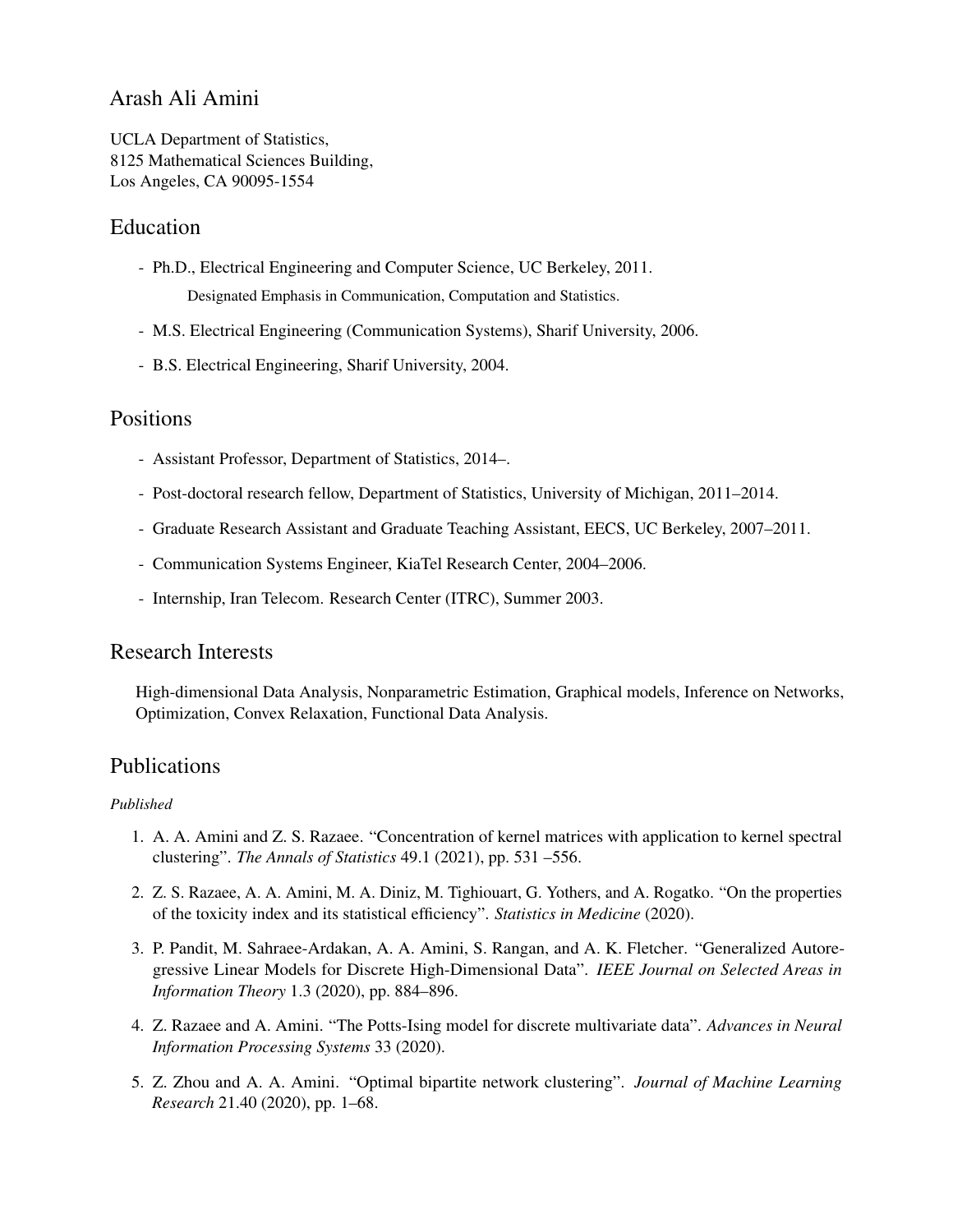- 6. Q. Ye, A. A. Amini, and Q. Zhou. "Optimizing regularized Cholesky score for order-based learning of Bayesian networks". *IEEE Transactions on Pattern Analysis and Machine Intelligence* (2020).
- 7. S. J. Kazemitabar and A. A. Amini. "Approximate Identification of the Optimal Epidemic Source in Complex Networks". *Proceedings of NetSci-X 2020: Sixth International Winter School and Conference on Network Science*. Ed. by N. Masuda, K.-I. Goh, T. Jia, J. Yamanoi, and H. Sayama. Cham: Springer International Publishing, 2020, pp. 107–125.
- 8. B. Aragam, A. Amini, and Q. Zhou. "Globally optimal score-based learning of directed acyclic graphs in high-dimensions". *Advances in Neural Information Processing Systems*. 2019, pp. 4452–4464.
- 9. Z. Zhou and A. A. Amini. "Analysis of spectral clustering algorithms for community detection: the general bipartite setting". *Journal of Machine Learning Research* 20.47 (2019), pp. 1–47.
- 10. Z. S. Razaee, A. A. Amini, and J. J. Li. "Matched Bipartite Block Model with Covariates." *Journal of Machine Learning Research* 20.34 (2019), pp. 1–44.
- 11. P. Pandit, M. Sahraee-Ardakan, A. Amini, S. Rangan, and A. K. Fletcher. "Sparse Multivariate Bernoulli Processes in High Dimensions". *Proceedings of Machine Learning Research*. Ed. by K. Chaudhuri and M. Sugiyama. Vol. 89. Proceedings of Machine Learning Research. PMLR, 2019, pp. 457–466.
- 12. A. A. Amini and E. Levina. "On semidefinite relaxations for the block model". *The Annals of Statistics* 46.1 (2018), pp. 149–179.
- 13. J. Kazemitabar, A. Amini, A. Bloniarz, and A. S. Talwalkar. "Variable Importance using Decision Trees". *Advances in Neural Information Processing Systems*. 2017, pp. 425–434.
- 14. A. A. Amini, E. Levina, and K. A. Shedden. "Structured regression models for high-dimensional spatial spectroscopy data". *Electron. J. Statist.* 11.2 (2017), pp. 4151–4178.
- 15. A. A. Amini, A. Chen, P. J. Bickel, and E. Levina. "Pseudo-likelihood methods for community detection in large sparse networks". *The Annals of Statistics* 41.4 (2013), pp. 2097–2122.
- 16. A. A. Amini and X. Nguyen. "Bayesian inference as iterated random functions with applications to sequential inference in graphical models". *Neural Information Processing Systems (NIPS)*. 2013.
- 17. A. A. Amini and X. Nguyen. "Sequential Detection of Multiple Change Points in Networks: A Graphical Model Approach". *IEEE Transactions on Information Theory* 59.9 (2013), pp. 5824–5841.
- 18. X. Nguyen, A. A. Amini, and R. Rajagopal. "Message-passing sequential detection of multiple change points in networks". *IEEE International Symposium on Information Theory (ISIT)*. 2012, pp. 2007– 2011.
- 19. A. A. Amini and M. J. Wainwright. "Sampled forms of functional PCA in reproducing kernel Hilbert spaces". *The Annals of Statistics* 40.5 (2012), pp. 2483–2510.
- 20. A. A. Amini and M. J. Wainwright. "Approximation properties of certain operator-induced norms on Hilbert spaces". *Journal of Approximation Theory* 164.2 (2012), pp. 320–345.
- 21. A. A. Amini and M. J. Wainwright. "High-dimensional analysis of semidefinite relaxations for sparse principal components". *The Annals of Statistics* 37.5B (2009), pp. 2877–2921.
- 22. A. A. Amini and M. J. Wainwright. "High-dimensional analysis of semidefinite relaxations for sparse principal components". *IEEE International Symposium on Information Theory (ISIT)*. 2008, pp. 2454– 2458.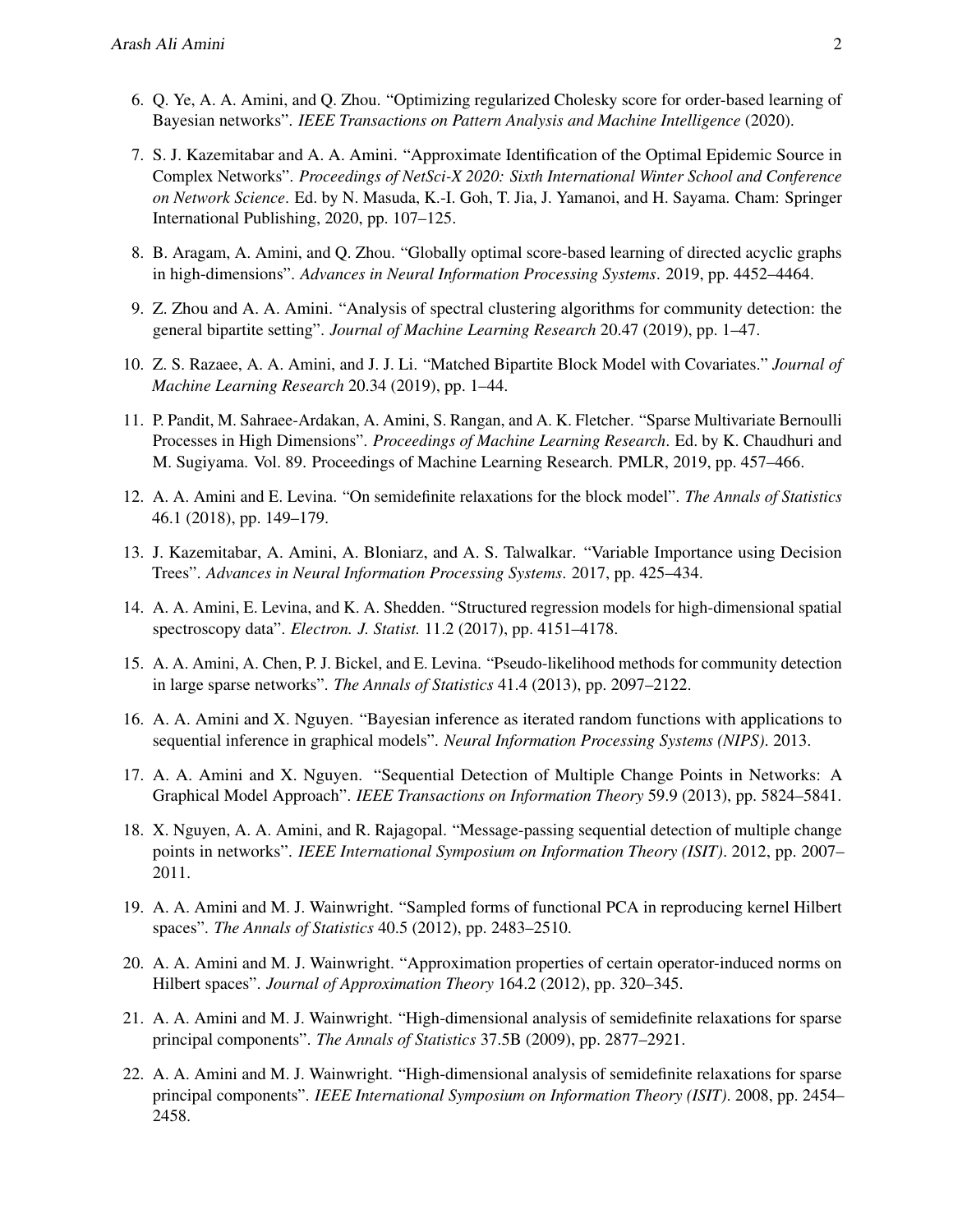- 23. A. A. Amini, M. Babaie-Zadeh, and C. Jutten. "A new approach for sparse decomposition and sparse source separation". *European Signal Processing Conference (EUSIPCO)*. 2006, pp. 2–6.
- 24. A. A. Amini, M. Babai-Zadeh, and C. Jutten. "A fast method for sparse component analysis based on iterative detection-projection". *Bayesian Inference and Maximum Entropy Methods in Science and Engineering (MaxEnt)*. 2006.

*Submitted (or on arxiv)*

- 25. Q. Ye, A. A. Amini, and Q. Zhou. "Distributed Learning of Generalized Linear Causal Networks". *Under Review* (2021).
- 26. L. Zhang and A. A. Amini. "Label consistency in overfitted generalized k-means". *Under Review* (2021).
- 27. L. Zhang and A. A. Amini. "Adjusted chi-square test for degree-corrected block models". *arXiv preprint arXiv:2012.15047* (2020).
- 28. A. A. Amini. "Spectrally-truncated kernel ridge regression and its free lunch" (June 14, 2019). arXiv: [1906.06276v1 \[stat.ML\]](https://arxiv.org/abs/1906.06276v1).
- 29. M. S. Paez, A. A. Amini, and L. Lin. "Hierarchical Stochastic Block Model for Community Detection in Multiplex Networks" (Mar. 30, 2019). arXiv: [1904.05330v1 \[cs.SI\]](https://arxiv.org/abs/1904.05330v1).
- 30. A. A. Amini, M. Paez, L. Lin, and Z. S. Razaee. "Exact slice sampler for Hierarchical Dirichlet Processes" (Mar. 21, 2019). arXiv: [1903.08829v1 \[stat.ML\]](https://arxiv.org/abs/1903.08829v1).
- 31. H. Almohri, R. B. Chinnam, and A. A. Amini. "Performance Evaluation of Automotive Dealerships using Grouped Mixture of Regressions". *Submitted* (2019).
- 32. A. A. Amini, B. Aragam, and Q. Zhou. "The neighborhood lattice for encoding partial correlations in a Hilbert space" (Nov. 3, 2017). arXiv: [1711.00991v2 \[math.ST\]](https://arxiv.org/abs/1711.00991v2).
- 33. B. Aragam, A. A. Amini, and Q. Zhou. "Learning Directed Acyclic Graphs with Penalized Neighbourhood Regression" (2017). arXiv: [1511.08963v3 \[math.ST\]](https://arxiv.org/abs/1511.08963v3).
- 34. A. A. Amini, B. Aragam, and Q. Zhou. "On perfectness in Gaussian graphical models" (Sept. 3, 2019). arXiv: [1909.01978v1 \[math.ST\]](https://arxiv.org/abs/1909.01978v1).

#### *In preparation*

- 35. S. J. Kazemitabar and A. A. Amini. "Efficient Network Epidemic Inference with Application to Source Identification". *Working paper* (2019-).
- 36. L. Shen, A. A. Amini, M. S. Paez, and L. Lin. "Bayesian community detection for networks with node covariates". *Working* (2020-).

#### *Unpublished*

- S. J. Kazemitabar, A. A. Amini, and A. Talwalkar. "On the support recovery of marginal regression" (Mar. 22, 2019). arXiv: [1903.09488v1 \[math.ST\]](https://arxiv.org/abs/1903.09488v1).
- A. A. Amini. "Identifiability of Gaussian DAGs in the equal-variance case: A linear-algebraic proof". 2015.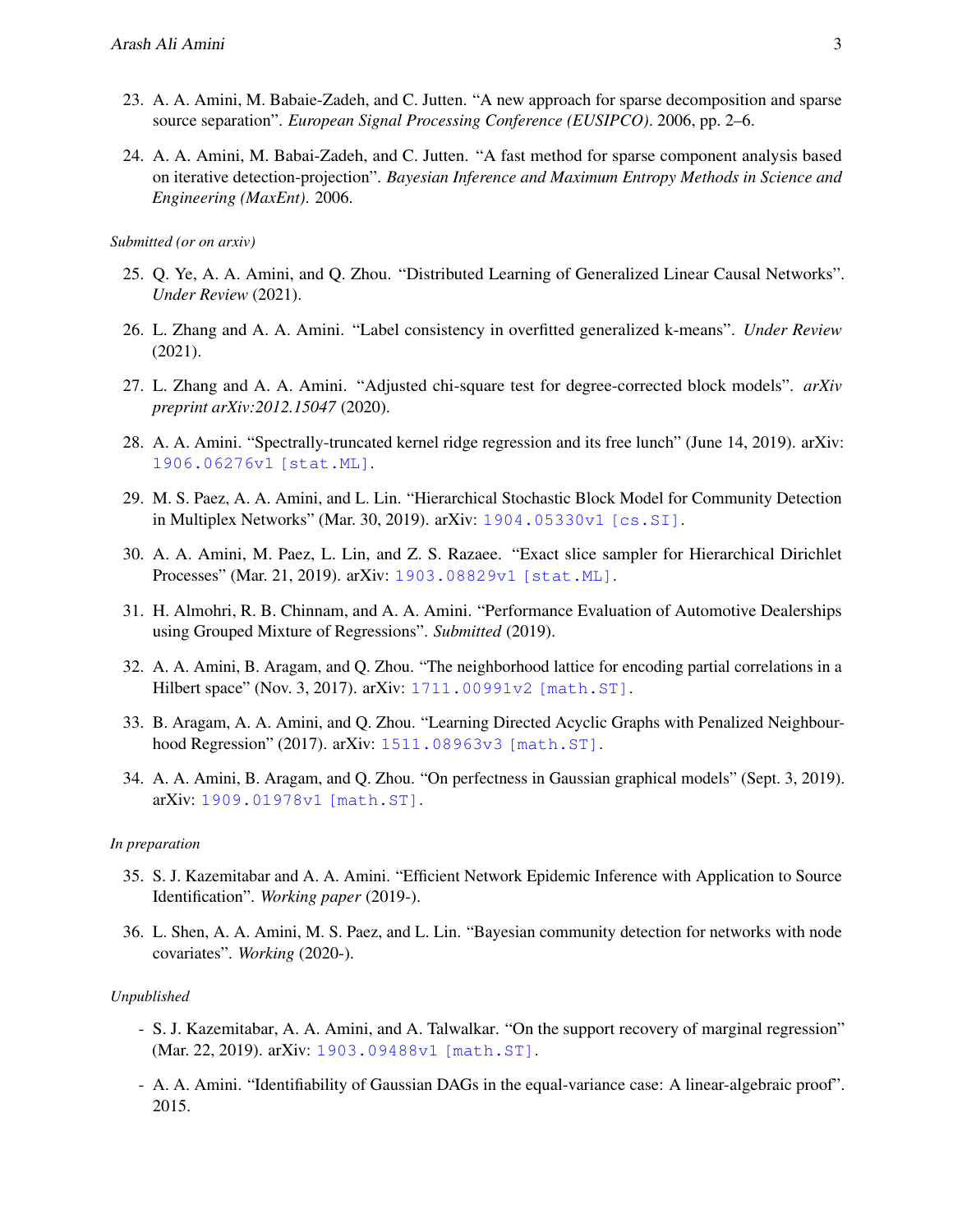## Teaching

*Main Instructor*

- Statistical Learning Theory, STATS 208, UCLA, Winter 2018.
- High-dimensional Statistics (STAT 200C), UCLA, Spring 2017, 2018, 2019, 2020.
- Linear models (STAT 100C), UCLA, Spring 2015, 2017, 2018, 2019, 2020.
- Theoretical Statistics (STAT 200B), UCLA, Winter 2015, 2016, 2017, 2018, 2019, 2020.
- Introduction to Theoretical Statistics (STAT 426), University of Michigan, Fall 2012.

#### *Teaching Assistant*

- Random Processes in Systems (EE 226A), UC Berkeley, Fall 2010.
- Probability and Random Processes (EE 126), UC Berkeley, Spring 2011.
- Digital Signal Processing, Sharif University, 2005.
- Adaptive Filters, Sharif University, 2005.

## **Grants**

#### *Awarded*

- PI on the NSF grant DMS-1945667 ["CAREER: High-Dimensional Statistical Models for Unsupervised](https://www.nsf.gov/awardsearch/showAward?AWD_ID=1945667) [Learning"](https://www.nsf.gov/awardsearch/showAward?AWD_ID=1945667). \$400,000. Duration: 2020–2025.
- Co-PI with Qing Zhou on the NSF grant IIS-1546098 ["BIGDATA: F: Learning Big Bayesian Networks"](https://www.nsf.gov/awardsearch/showAward?AWD_ID=1546098&HistoricalAwards=false), \$919,305. Duration: 2015–2020.
- Co-PI with Chad Hazlett on UCLA Center for Social Sciences Seed Grant, "Improving Kernel Methods for Social Science Research", 2018.

## Service

- NSF review panels, 2017, 2018.
- Search committee, Dept. of Statistics, UCLA, 2018–2019 and 2019–2020.
- Admission committee, Dept. of Statistics, UCLA, 2014–2015 and 2019–2020.
- Organizing statistics seminars, Dept. of Statistics, UCLA, Academic year 2015–2017.
- Served on the following Ph.D. thesis committees:

| Student | Department | Committee Chair |  |
|---------|------------|-----------------|--|
|---------|------------|-----------------|--|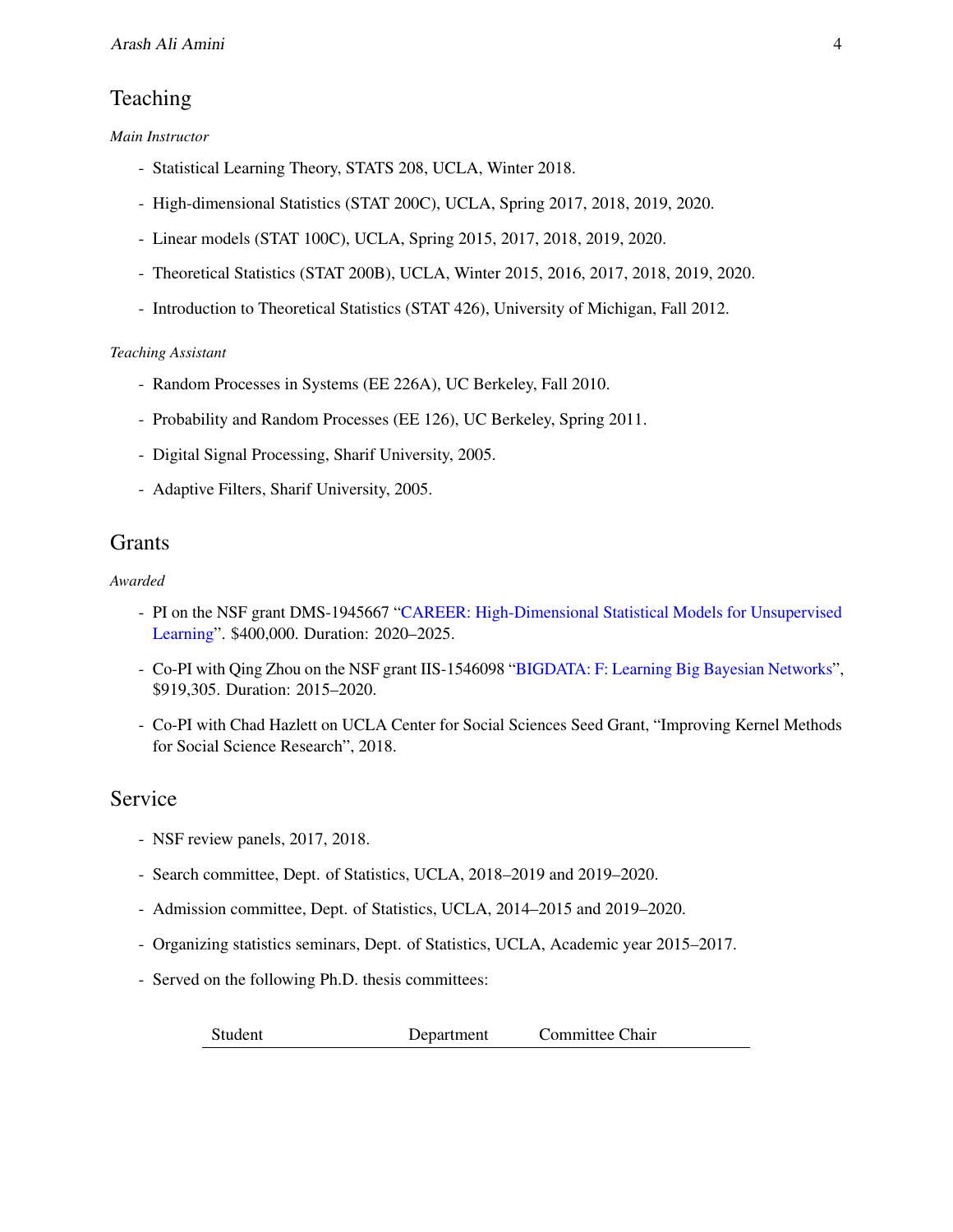| Linfan Zhang            | <b>STAT</b>           | Arash Amini                  |
|-------------------------|-----------------------|------------------------------|
| S. Jalil Kazemitabar    | <b>STAT</b>           | Arash Amini                  |
| Zhixin Zhou             | <b>STAT</b>           | Arash Amini                  |
| Bryon Aragam            | <b>STAT</b>           | Qing Zhou (co-advised)       |
| Qiaoling Ye             | <b>STAT</b>           | Qing Zhou (co-advising)      |
| Mojtaba Sahraee-Ardakan | EE                    | Allie Fletcher (co-advising) |
| Parthe Pandit           | EE                    | Allie Fletcher (co-advising) |
| Denali Molitor          | Mathematics           | Deanna Needell               |
| Qiujing Lu              | EE                    | V. Roychowdhury              |
| Xin Jiang               | EE                    | L. Vandenberghe              |
| Spencer Frei            | <b>STAT</b>           | Ying Nian Wu                 |
| <b>Thomas Merkh</b>     | Math                  | Guido Montufar               |
| Hanjian Li              | <b>STAT</b>           | Qing Zhou                    |
| Wenyu Zhou              | <b>STAT</b>           | Ying Nian Wu                 |
| Zhanhao Peng            | <b>STAT</b>           | Qing Zhou                    |
| Ruochen Jiang           | <b>STAT</b>           | Jingyi Li                    |
| Hao Wang                | <b>STAT</b>           | Qing Zhou                    |
| Neng Chieh Chang        | Ecnonomics            | D. N. Chetverikov            |
| Qian Xiao               | <b>STAT</b>           | Hongquan Xu                  |
| Lin Wang                | <b>STAT</b>           | Hongquan Xu                  |
| Qian Xiao               | <b>STAT</b>           | Hongquan Xu                  |
| <b>Aaron Danielson</b>  | <b>STAT</b>           | Mark S. Handcock             |
| Siavash Jalal           | <b>STAT</b>           | Peter Bentler                |
| Ryan Rosario            | <b>STAT</b>           | Ying Nian Wu                 |
| Seunghyun Min           | <b>STAT</b>           | Qing Zhou                    |
| Yu Zhang                | <b>CE</b>             | Henry Burton                 |
| <b>Clayton Schoeny</b>  | EE                    | Lara Dolecek                 |
| Pratik Chaudhari        | CS                    | <b>Stefano Soatto</b>        |
| Mehrdad Showkatbakhsh   | EE                    | Suhas Diggavi                |
| Huwenbo Shi             | <b>Bioinformatics</b> | Janet Sinsheimer             |
| Ehsan Ebrahimzadeh      | EE                    | Vwani Roychowdhury           |
| Onur Atan               | EE                    | Mihaela van der Schaar       |
| Mihir Laghate           | EΕ                    | Danijela Cabric              |

- Served on the following master's thesis committees: Han Sun (chaired), Ablaikhan Akhazhanov (co-chaired), Fan Zhang, Xiaolu Yu, Fiona Chehong Yeung, Jinchao Li, Dacheng Zhang, Xin Jiang, Xiaolu Yu, Ruiqi Zhong.

## Advising

- Linfan Zhang, Statistics, PhD, UCLA, 2018-.
- Qiaoling Ye, Statistics, PhD, UCLA. (co-advising), 2016-.
- Parthe Pandit, EE, PhD (co-advising), 2018-.
- Mojtaba Sahraee-Ardakan, EE, PhD, (co-advising), 2018-.
- Peichen Wu, Statistics, MS, 2019-.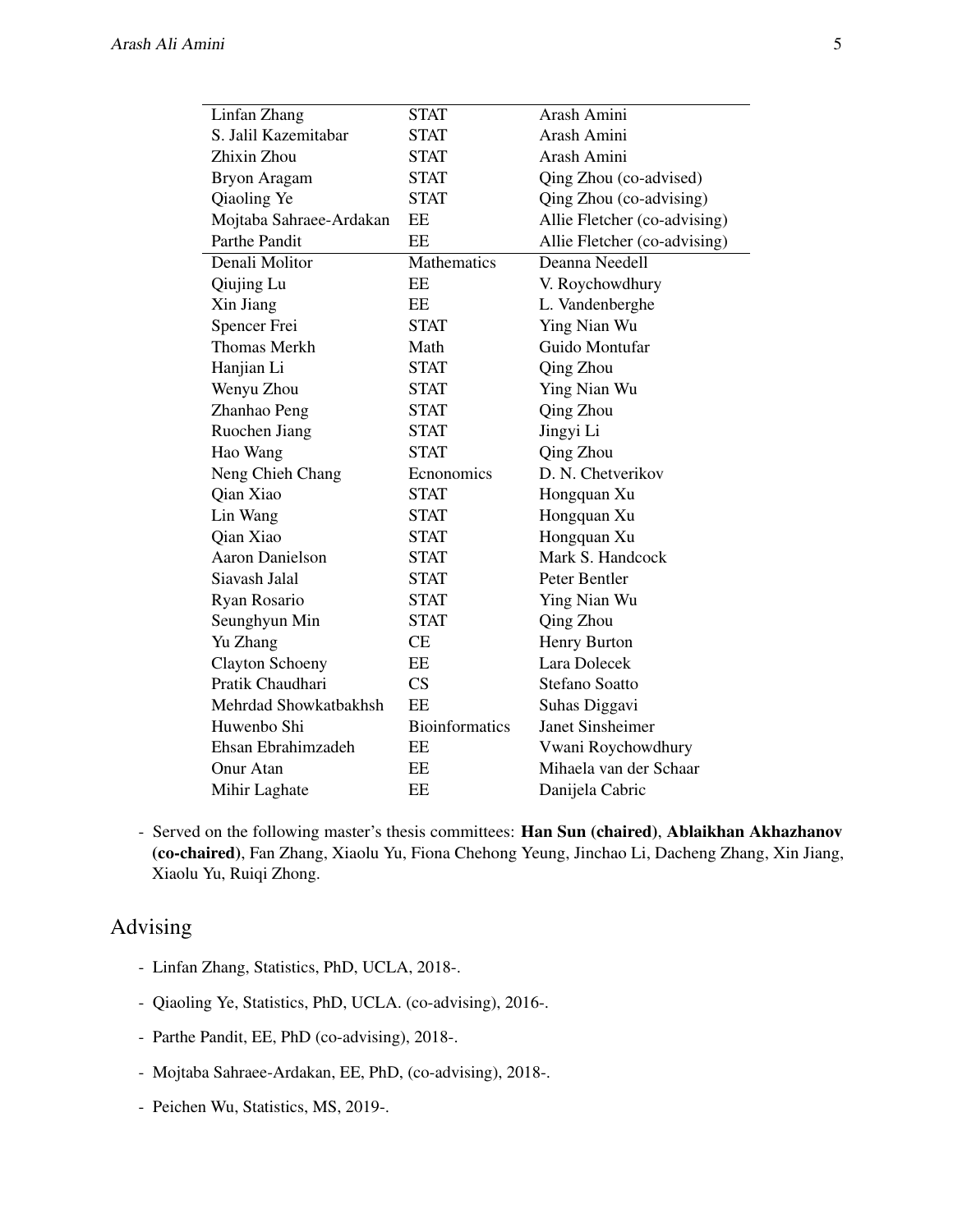### Alumni

- Seyed Jalil Kazemitar, Statistics PhD, UCLA, 2016-2020.
- Zhixin Zhou, Statistics PhD, UCLA, 2015-2018.
- Han Sun, Statistics MS, UCLA, 2016-2018.
- Hassan Sadeghi, MS, Finance, ETH, 2018-2019, (visiting).
- Haidar Almohri, IEOR PhD, Wayne State University, (co-advised), 2014-2017.
- Ehsan Ebrahimzadeh, EE PhD, UCLA. (co-mentored), 2014-2018.
- Priyanka Nanayakkara, undergraduate internship (Stats 195), 2017-2018.
- Minshuo Chen, EE MS (informal co-advising), 2015-2016.
- Fan Chen, CSST undergraduate internship, UCLA. Summer 2015.

#### Invited talks and presentations

- Invited talk at JSM 2020, August 2020.
- Invited talk at University of Notre Dame, Department of Statistics, October 2019.
- Invited talk at UC Riverside, Department of Statistics, October 2018.
- Invited talk at "2017 IMS-China International Conference on Statistics and Probability", Nanning, China, June 2017.
- Invited talk at "Probability and Statistics seminar", Math Department, University of Southern California (USC), March 2016.
- Invited talk at "Ann Arbor Non-parametric Workshop", University of Michigan, Ann Arbor, MI, October 2016.
- Invited talk at "Graph Limits & Statistics Workshop", Isaac Newton Institute (INI), Cambridge, UK, July 2016.
- Invited talk at "Statistical Network and High-Dimensional Data Analysis Theory and Applications Workshop" in Fudan University, Shanghai, China, March 2016.
- Invited talk at "Santa Fe Network Workshop", Santa Fe Institute, December 2015.
- Invited talk at WNAR'15, session on networks, 2015.
- Invited talk at Department of Statistics, UT Austin, 2015.
- Invited talk at Department of Biostatistics, UCLA, 2015.
- Invited talk at Department of Statistics, UCLA, 2014.
- Poster presentation at NIPS'14, workshop on networks, 2014.
- Invited talk at Department of Statistics, Yale, 2014.
- Invited talk at Department of Statistics, Harvard, 2014.
- Invited talk at Department of Statistics, Ohio State Univ., 2014.
- Invited talk at Department of Statistics, Purdue, 2014.
- Invited talk at Department of Statistics, U. of Toronto, 2014.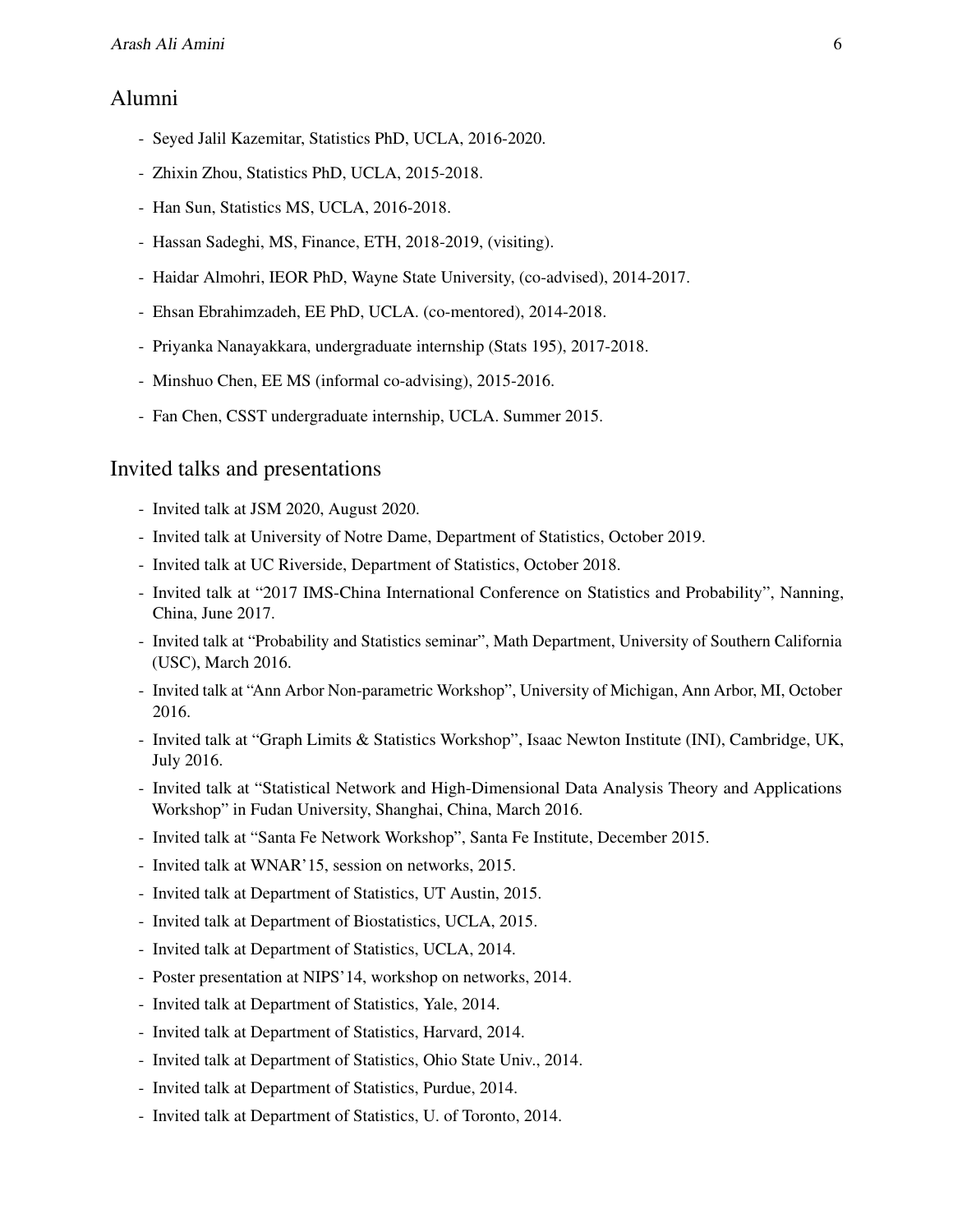- Invited talk at Department of Statistics, UC Davis, 2014.
- Invited talk at Department of Statistics, UCLA, 2014.
- Invited talk at Department of Statistics, UIUC, 2014.
- Invited talk at Department of Statistics, U. of Wisconsin-Madison, 2014.
- Spotlight presentation at NIPS'13, 2013.
- Invited talk at Department of Statistics, U. of Michigan, 2013.
- Invited talk at Department of Statistics, Yale, 2013.
- Invited talk at at JSM'13, session on statistics in chemistry and chemical biology, 2013.
- Invited talk at Department of Statistics, CMU, 2011.
- Paper presentation at ISIT'08, 2008.

## Refereeing

Annals of Statistics Biometrika Journal of American Statistical Association (JASA) Proceedings of the National Academy of Sciences Statistical Science Electronic Journal of Statistics Journal of Multivariate Analysis Probability Theory and Related Fields Applied and Computational Harmonic Analysis Mathematical Reviews Mathematics of Operations Research Proceedings of National Academy of Sciences IEEE Transactions on Information Theory Bayesian Analysis **COLT** AISTATS ICLR

## Honors

UC Berkeley-Vodafone fellowship, 2006-2007.

Ranked 2nd among EE graduates, Sharif Univ., 2004.

Among top 50 in nationwide university entrance exam, Iran, 2000.

## Computing Skills

Proficient in R, Python, MATLAB, LATEX, and Linux. Familiar with C, Julia, and HTML.